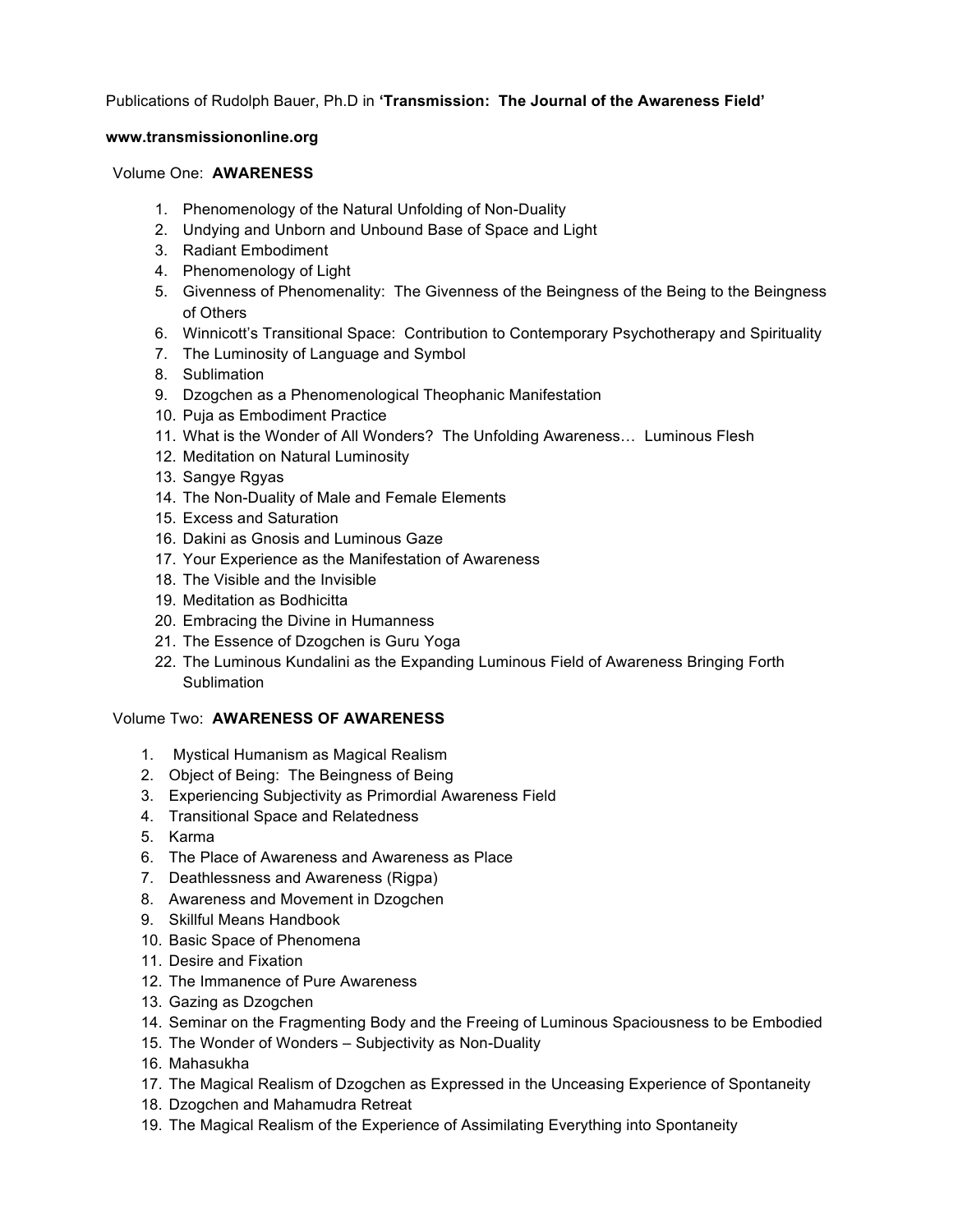### Volume Three: **AWARENESS AS PHENOMENOLOGY**

- 1. Phenomenology of Awareness as Vast Attunement
- 2. The Phenomenology of the Experiential Awareness Field
- 3. The Phenomenology of Awareness as the Second Reduction
- 4. The Phenomenology of the Healing Power of the Awareness Field
- 5. Phenomenology of Timeless Awareness as Vajra Kumara
- 6. Phenomenology of the Path of Your Awareness as Natural Liberation
- 7. Phenomenology of the Radiance of the Field of Awareness
- 8. Being and Non-Being are in Oneness
- 9. Co-emergent Process
- 10. Co-emergent Skillful Means
- 11. Dakini as Elements
- 12. Death as Deathlessness
- 13. Fixation
- 14. Guhyagarbha Tantra: Awakened Awareness and the Awakenness of Phenomena
- 15. Karma as Awareness
- 16. Knowledge as Action
- 17. Longchenpa Words and Meaning
- 18. Muktananda Retreat
- 19. The Ground of Primordial Awareness as Unconscious, Unthought and Unthinkable
- 20. The Cosmological Drama of the Traces
- 21. Awareness as the Singular Reality/Sole Reality
- 22. Symbolization as Purity of All Phenomena
- 23. Symbolic Transmissions

#### Volume Four: **AWARENESS AS EXISTINGNESS**

- 1. Merleau Ponty and the Body as the Medium of the Field
- 2. The Person as Place, the Place of Awareness as Space
- 3. Merleau Ponty: Subjectivity as The Field of Being within Beings
- 4. Hermeneutics , St. Augustine and Innermost Awareness
- 5. Phenomenology of Manifestation of Appearance
- 6. Beyond Idealism and beyond Realism
- 7. Merleau Ponty's Field Theory
- 8. Phenomenology of the Essence and Appearance in Merleau Ponty
- 9. Matrix of Mystery in Transliteration
- 10. The Appearance of Emptiness Through Time
- 11. Meditation as Becoming Aware of the Field of Awareness
- 12. Dasein as The Awareness of The Great Expanse
- 13. Ground Presencing
- 14. The Feeling of Awareness
- 15. Ultimate Reality Is Immanence
- 16. The Sensual Qualities Of Awareness
- 17. The Intermediate Area of Experience-Transitional Awareness- A Winnicottian View